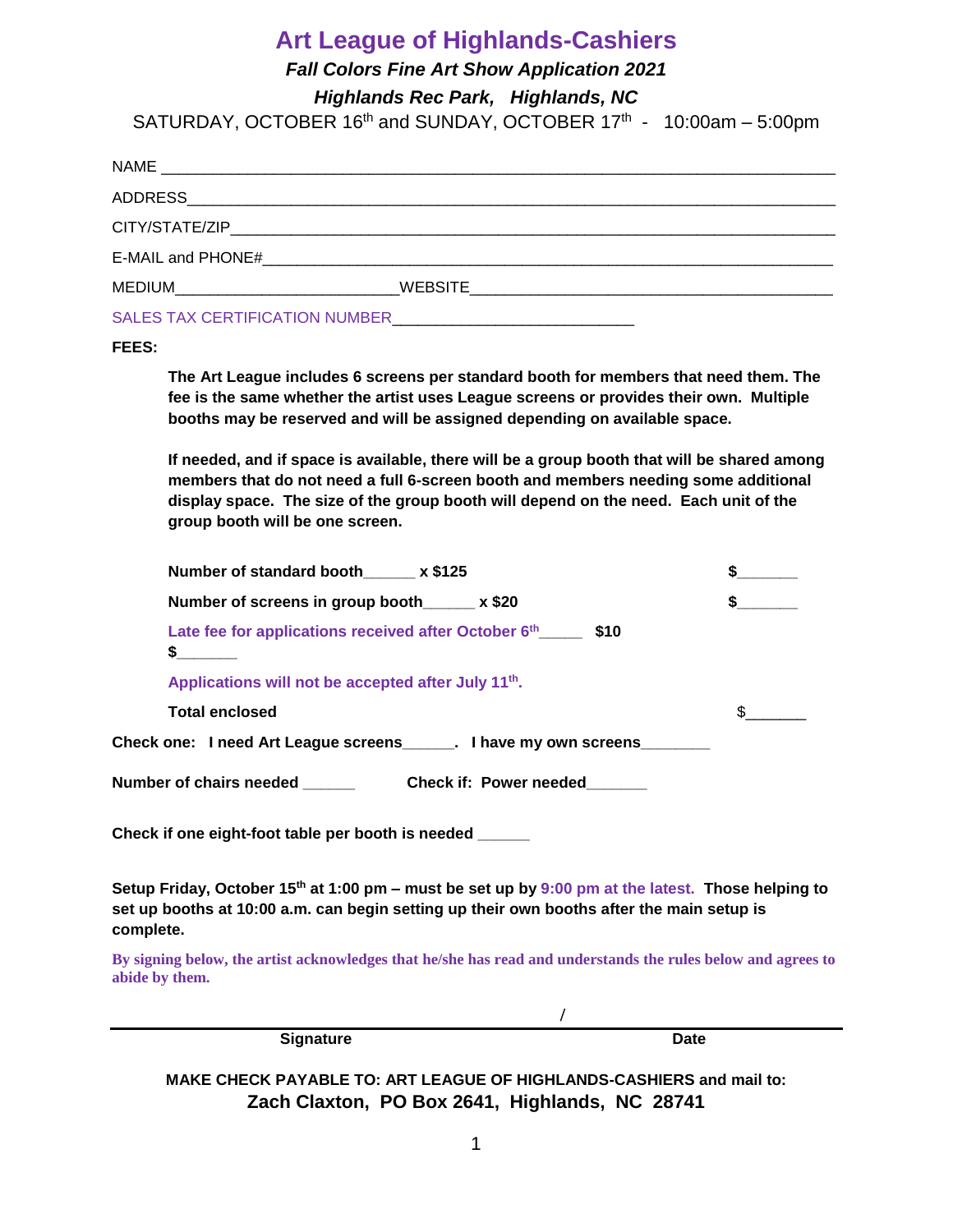#### **General Rules**

1) All work must be attributable solely to the exhibitor.

2) Artists working in a true collaboration must have both names on the application and may exhibit only that work which is a product of the collaboration.

3) It is the Show Chair's exclusive right and responsibility to ask members to remove work that is not in compliance with the guidelines of the show.

4) Only work in the styles and media stated in the application may be exhibited.

5) The artist should be at his or her booth during the show unless prior arrangements are made with the Show Chair.

6) All reproduced photography and note cards must depict the actual original work of the artist.

7) No commercially available molds or patterns that have been commercially produced and then just embellished may be displayed or sold.

8) All developing and printing of photographs must be done by the artist or under the direct supervision of the artist.

9) All artists must plainly display their State Sales Tax Certificate of Registration in their booth in accordance with North Carolina state law.

10) All artwork must be displayed within the confines of the artist's assigned space. Paintings and photographs, other than miniatures, must be hung or placed in bins.

11) Takedown of exhibit is not permitted prior to the advertised ending time of the show.

#### **Media Types Definitions and Rules**

1) **Ceramics:** All original clay and porcelain work other than jewelry. No machine made or mass-produced work is permitted. Work must be non-functional and decorative.

2) **Digital Art:** Any original work for which the original image or the manipulation of other source material was executed by the artist using a computer. Work must be original and signed preferably on archival quality materials. Traditional photographs taken through a digital media should apply in the Photography category.

3) **Drawing:** Work created using dry media including chalk, charcoal, pastels, pencil, wax crayon, from the fluid medium of inks and washes applied by pen or brush, etc.

4) **Fiber:** Work crafted from fibers in non-functional designs that are meant to be art pieces for wall or table etc. display. No mass productions are permitted or factory produced, wearable items, regardless of additional modification or enhancement by the artist.

5) **Glass:** Original glass works only, intended to be decorative and non-functional.

6) **Printmaking:** Printed works for which the artist's hand manipulated the plates, stones or screens and which have been properly signed and numbered as a limited edition. Photogravure, photocopy and/or offset reproductions are not permitted.

7) **Jewelry, Non-precious:** Work produced from metal, glass, clay, fiber, paper, plastic and other materials featuring non-precious stones. Work must be 90% made by the artist. Commercial casts, molds and production studio work is not permitted.

8) **Jewelry, Precious:** Work produced from metal, glass, clay, fiber, paper, plastic and other materials featuring precious stones. Work must be 90% made by the artist. Commercial casts, molds and production studio work will not be accepted.

9) **Metal:** All non-sculptural, non-jewelry works created from metals that are meant to be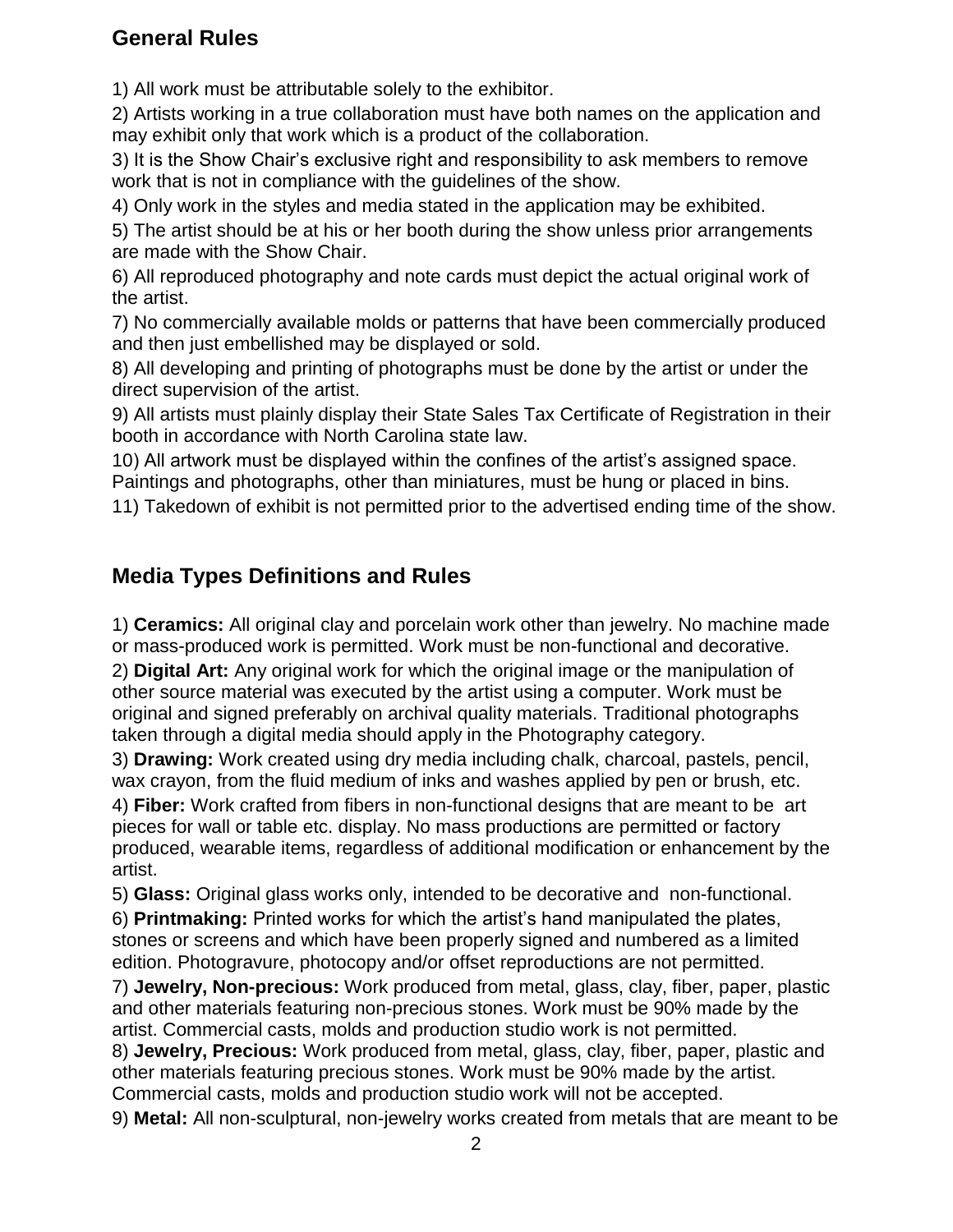non-functional art pieces.

10) **Mixed Media, 2D:** Two-dimensional work that incorporates more than one type of physical material.

11) **Mixed Media, 3D:** Three-dimensional work that incorporates more than one type of physical material. Includes non-sculptural work.

12) **Painting:** Work created in oils, acrylics, watercolor, etc. and giclees of that work that have been processed by that artist or processed under his or her direct supervision.

.13) **Photography:** Photographic digital prints made from the artist's original image (one of each image allowed) or giclees made from the artist's original image (multiple of each image allowed). Both digital and giclee printing must have been processed by that artist or processed under his or her direct supervision.

14) **Sculpture:** Three-dimensional original work done in any medium, including built-up works in wood, and that are non-functional and meant to be art pieces.

15) **Wood:** Original works in wood that are hand-tooled, machine-worked, turned or carved and intended to be non-functional art pieces.

16) **Giclees**: Giclees (ink-jet reproductions) of original two-dimensional art are permitted, subject to the following restrictions:

a) The digital image used to produce the giclees must have been a resolution of at least 300 dpi.

b) The substrate used must be acid-free and of archival quality.

c) The ink used must be of archival quality (pigment-based rather than dyebased).

d) The artist must provide the buyer with a certificate of authenticity that attests to the above and includes:

i) Whether the piece is of a limited or open edition. If a limited edition work, the artist must also inform the buyer in writing of the maximum number of copies that will ever be produced. One method of doing this is to number each piece  $(\underline{\hspace{1cm}}ot\underline{\hspace{1cm}}).$ 

ii) The name and address of the printing company that produced the giclee, if not done personally by the artist.

iii) The artist may use the sample template below, or a similar Certificate of Authenticity.